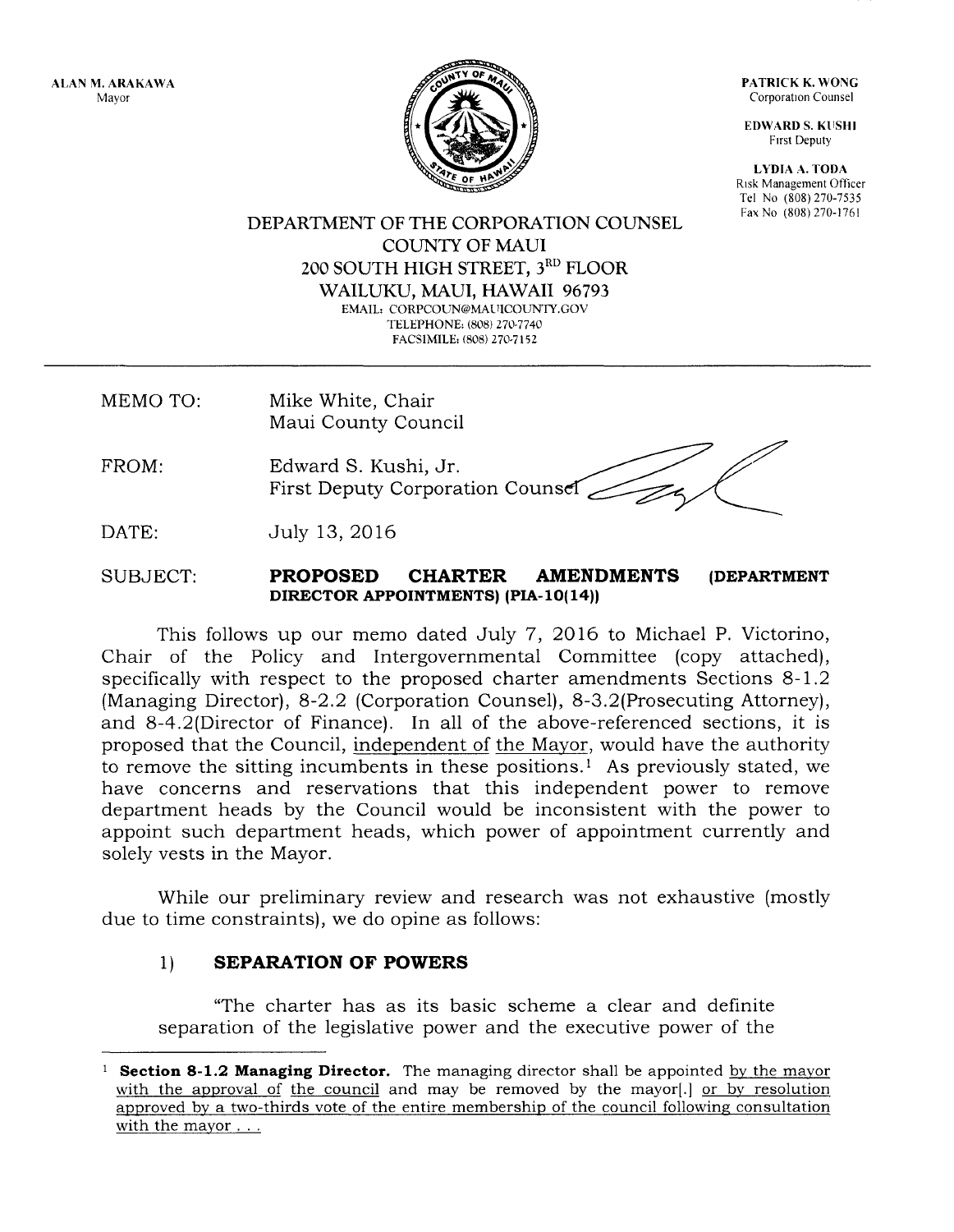Mike White, Chair Maui County Council July 13,2016 Page 2

> city and county, vesting the former in the legislative branch represented by the council and the latter in the executive branch headed by the mayor . . . each branch is coordinate with the other, and neither may exercise the power vested in the other."2

> "The Charter Commission, however, took pains to emphasize that the word 'coordinate'is not to be interpreted to mean co-equal in functions, but rather as co-equal in rank, importance, independence and dignity"s

The council shall be legislative body of the county. $4$  The executive power of the county shall be vested in and exercised by the executive branch, which shall be headed by the mayor, except as otherwise provided by this charter.<sup>5</sup>

## 2) POWER TO APPOINT OTFICERS/DEPARTMENT HEADS vs. POWER TO REMOVE OFFICERS/DEPARTMENT HEADS

As proposed, none of the subject charter amendments authorizes or gives the Council the power to appoint the subject department heads, but authorizes the Council "by resolution approved by a two-thirds vote of its entire membership of the council following consultation with the mayor" the power to remove said department heads.6

In the recent case of Kauai Police Commission vs. Carvalho (Nos. CAAP-13-0000015 and CAAP 12-OOOll23, June 30, 2016), our Hawaii Intermediate Court of Appeals cited the case of Burnap v. United States, 252 U.S. 512 (1920), for the proposition that "[t]he power to remove is, in the absence of

<sup>&</sup>lt;sup>2</sup> City Council v. Fasi, 52 H. 3, at p 5 (1970), wherein court contrasted Honolulu's charter provision against a proposed council resolution.

We did not reviewed Maui County's charter commission minutes, reports, etc. (due to time constraints), but have compared Honolulu's charter language with Maui's, and in pertinent part, find the same analysis would apply.

<sup>&</sup>lt;sup>3</sup> Akahane v. Fasi, 58 H. 74, at p 81 (1977).

<sup>&</sup>lt;sup>4</sup> Section 3-6, Revised Charter of the County of Maui (1983), as amended ("Maui Charter").

<sup>&</sup>lt;sup>5</sup> Section 6-1, Maui Charter.

 $6$  Note 1, supra.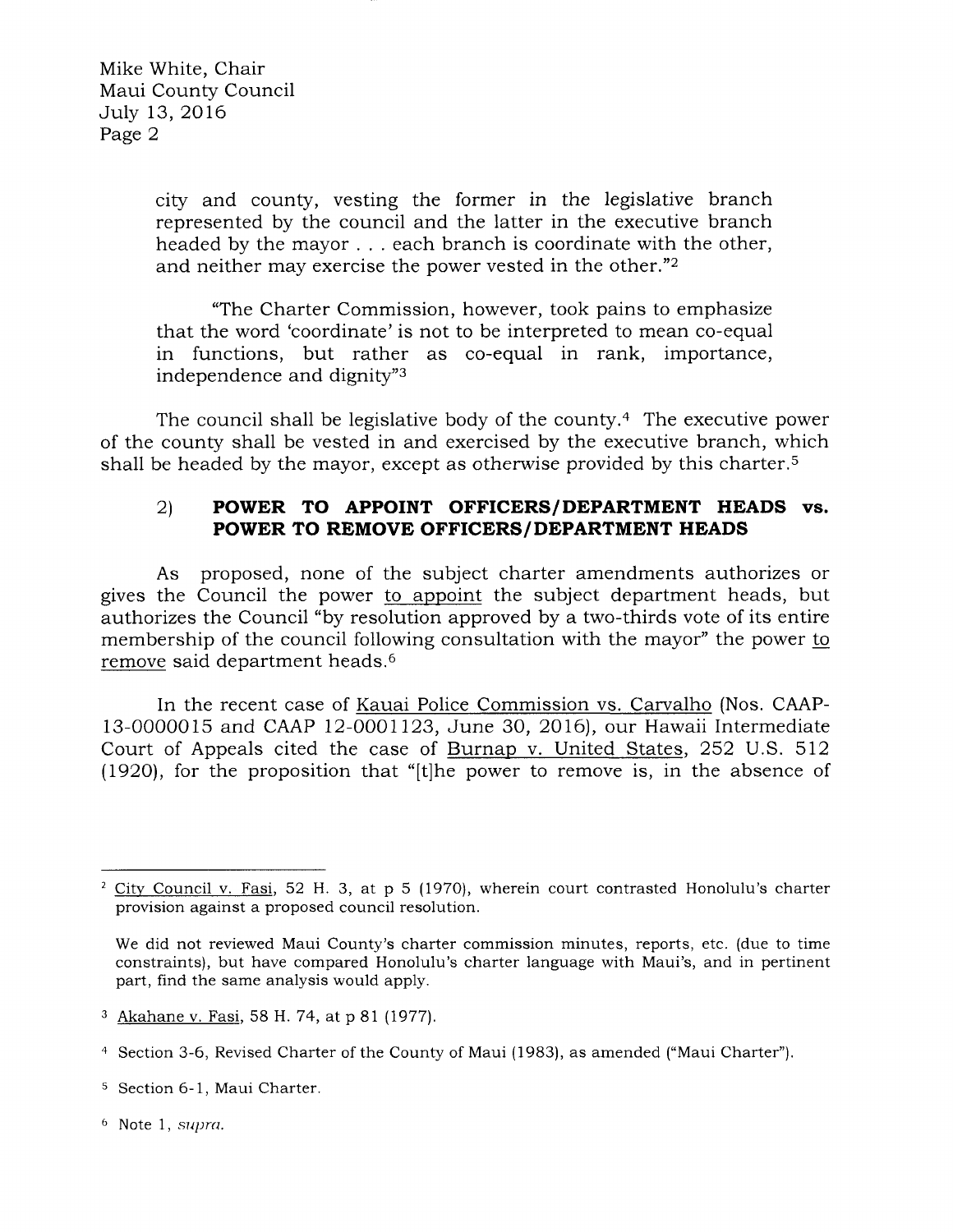Mike White, Chair Maui County Council July 13,2016 Page 3

statutory provision to the contrary, an incident of the power to appoint. And the power of suspension is an incident of the power of removal."7

From a reading of our charter, the power to appoint department heads is clearly an executive act, and accordingly vests in the Mayor.<sup>8</sup>

# 3) OTHER COUNTY JURISDICTIONS

City and County of Honolulu:

Except for the Medical Examiner<sup>9</sup>, all department heads and the managing director shall be nominated and, by and with the advice and consent of the council, appointed and may be removed by the mayor.<sup>10</sup> There is no independent power of removal by the council.

"The mayor shall have the authority to appoint, on a temporary basis, an administrative head of any department, provided that such department is one where the administrative head is appointed by the mayor." (emphasis added) Section 6-4(4)

"Within sixty (60) days of taking office, or within sixty (60) days after a vacancy is created, the mayor shall appoint the corporation counsel and prosecuting attorney with written notice of the appointment to the council  $\ldots$  " (emphasis added) Section 6-2(5).

"Powers, Duties and Functions. The mayor shall be the chief executive officer of the county . . ." (emphasis added) Section 7-5.

<sup>9</sup> "There shall be a department of the medical examiner headed by a medical examiner who shall be appointed by the mayor. The medical examiner may be removed only for cause after being given a written statement of the charges and a hearing before the council." Section 6-13O1, Revised Charter of the City & County of Honolulu,1973.

<sup>&</sup>lt;sup>7</sup> Kauai Police Commission, at p 14; noted that although case involved dispute between Kauai Police Commission and Mayor regarding authority to suspend police chief, it was not disputed that only police commission had power to appoint and power to remove.

<sup>8</sup> Relevant Maui Charter provisions:

<sup>&</sup>quot;The term of office of any administrative head of a department who is appointed by the mavor, including the corporation counsel and the prosecuting attorney, shall end with the term of the mayor  $\ldots$  " (emphasis added) Section 6-2(3).

<sup>10</sup> Section 4-104, Revised Charter of the City & County of Honolulu, 1973.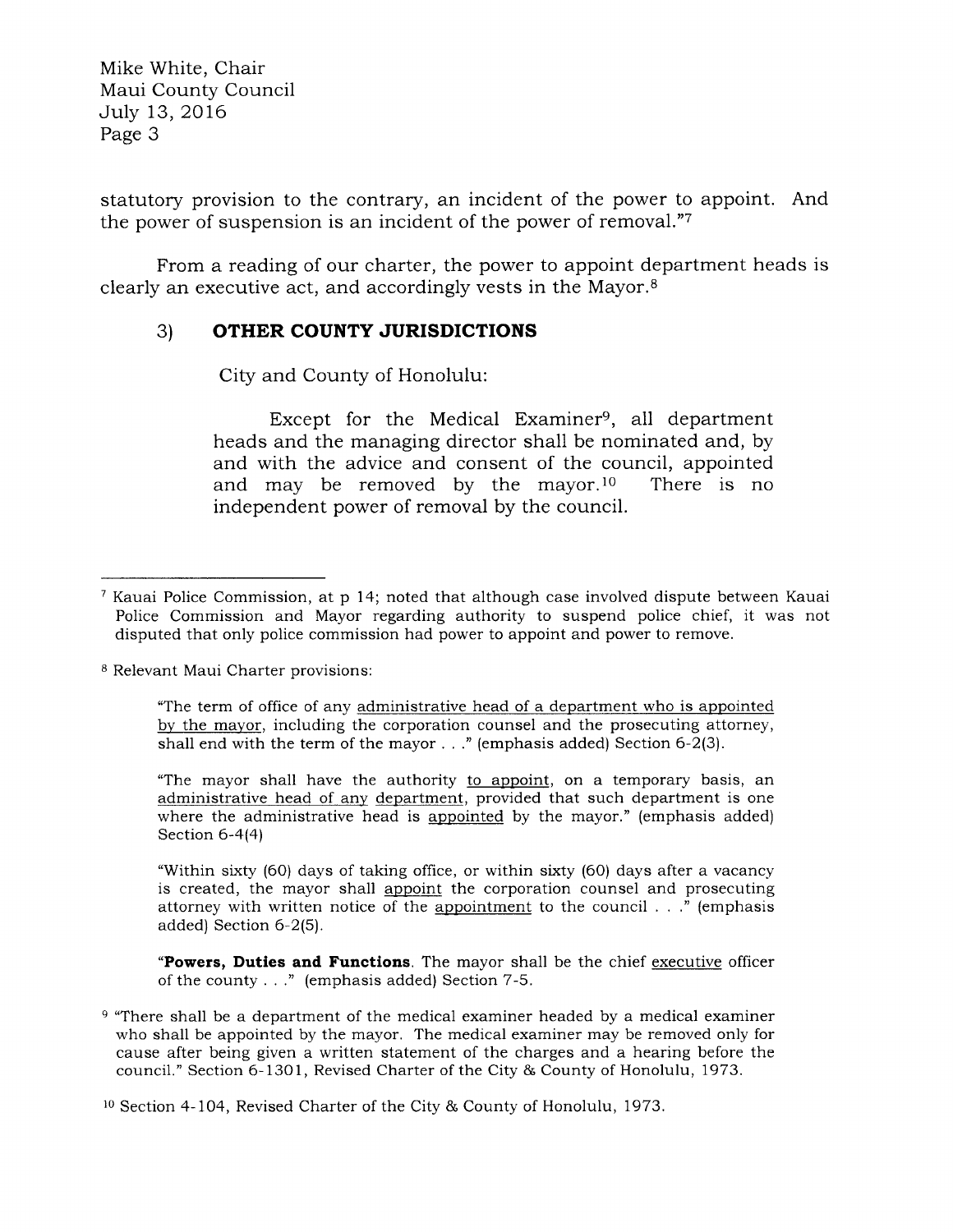Mike White, Chair Maui County Council July 13, 2016 Page 4

County of Hawaii:

A11 department heads appointed by the mayor, confirmed by the council, and may be removed by the mayor. No independent power of removal by the council.

County of Kauai:

Except for the County Attorney<sup>11</sup>, all department heads appointed by and may be removed by the mayor. No independent power of removal by the council.

#### 4) CONCLUSTON

Based on the above, we are of the opinion that the subject proposed charter amendments which would enable the council to remove department heads, independent of any act of or by the mayor as the appointing authority, would at a minimum encroach onto if not negate the mayor's authority and power to appoint said department heads in the first instance. We further opine that such a proposal would violate the doctrine of separation of powers, as intended and implied from the language and scheme of the Maui Charter, and therefore would not be defensible.

We suggest, advise and urge the council to delete the offending provisions as above-referenced.

We will be available for further clarification and/or discussion if needed.

APPROVED FOR TRANSMITTAL:

RICK K. WONG Corporation Counsel 2014-2966 PIA-10(14) 2016-07-13 Dept Director Appointments

Attachment

<sup>&</sup>lt;sup>11</sup> "The county attorney shall be appointed and may be removed by the mayor, with the approval of the council. Section 8.02, Kauai Charter (2012)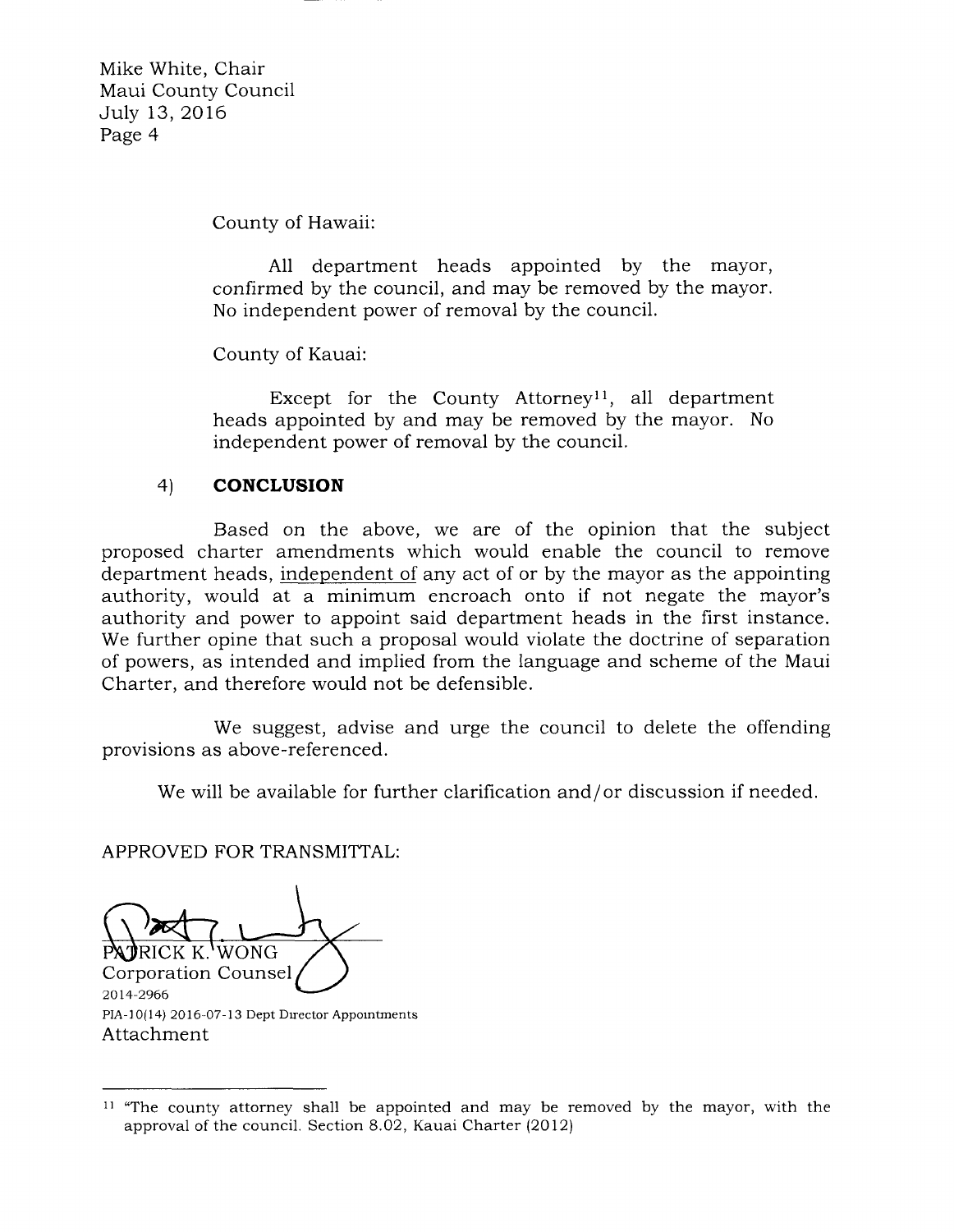file of the second control of the second control of the second control of the second control of the second control of the second control of the second control of the second control of the second control of the second contr

PATRICK K. WONG Corporation Counsel

ED\\'4,RD S. KI. SHI Frrst Deputy

LYDIA A. TODA<br>Risk Management Officer Tel No (808) 270-7535<br>Fax No (808) 270-1761

## DEPARTMENT OF THE CORPORATION COUNSEL COLINTY OF MAUI 2OO SOUTH HIGH STREET, 3RD FLOOR WAILUKU, MAUI, HAWAII 96793 EMAIL: CORPCOUN@MAUICOUNTY.GOV TELEPHONE: (808) 27&7740 FACSIMILE: (808) 270-7152

- MEMO TO: Michael P. Victorino, Chair Policy and Intergovernmental Affairs Committee
- FROM: Edward S. Kushi, Jr. First Deputy Corporation Counsel

- DATE: July 7, 2016
- SUBJECT: PROPOSED CHARTER AMENDMENTS DIRECTOR APPOINTMENTS) (PIA-10(14)) (DEPARTMENT

We have reviewed the latest draft Resolution regarding the above matter, and for the following reasons are returning same unsigned as to form and legality.

1) New proposed "Section 6-4. Specific Qualifications of Administrative Heads of Departments. In addition to any Administrative Heads of Departments. In addition to any qualifications set forth in this charter, specific qualifications for administrative heads appointed by the mayor may be established by the council by ordinance."

Attached find copy of the July 6, 2Ol5 memo to Councilmember Don S. Guzman from our office that addressed a proposed ordinance to additional criteria/requirements for the Corporation Counsel, Prosecuting Attorney, and the Director of Water Supply. We find that the conclusion set forth therein (i.e., "that such new, additional requirements would be in conflict with the existing charter provisions, and are therefore invalid, and would not withstand judicial scrutiny.") would apply to this proposed charter amendment. Albeit any such ordinance to be considered/proposed would be done in

ALAN M. ARAKAWA Mayor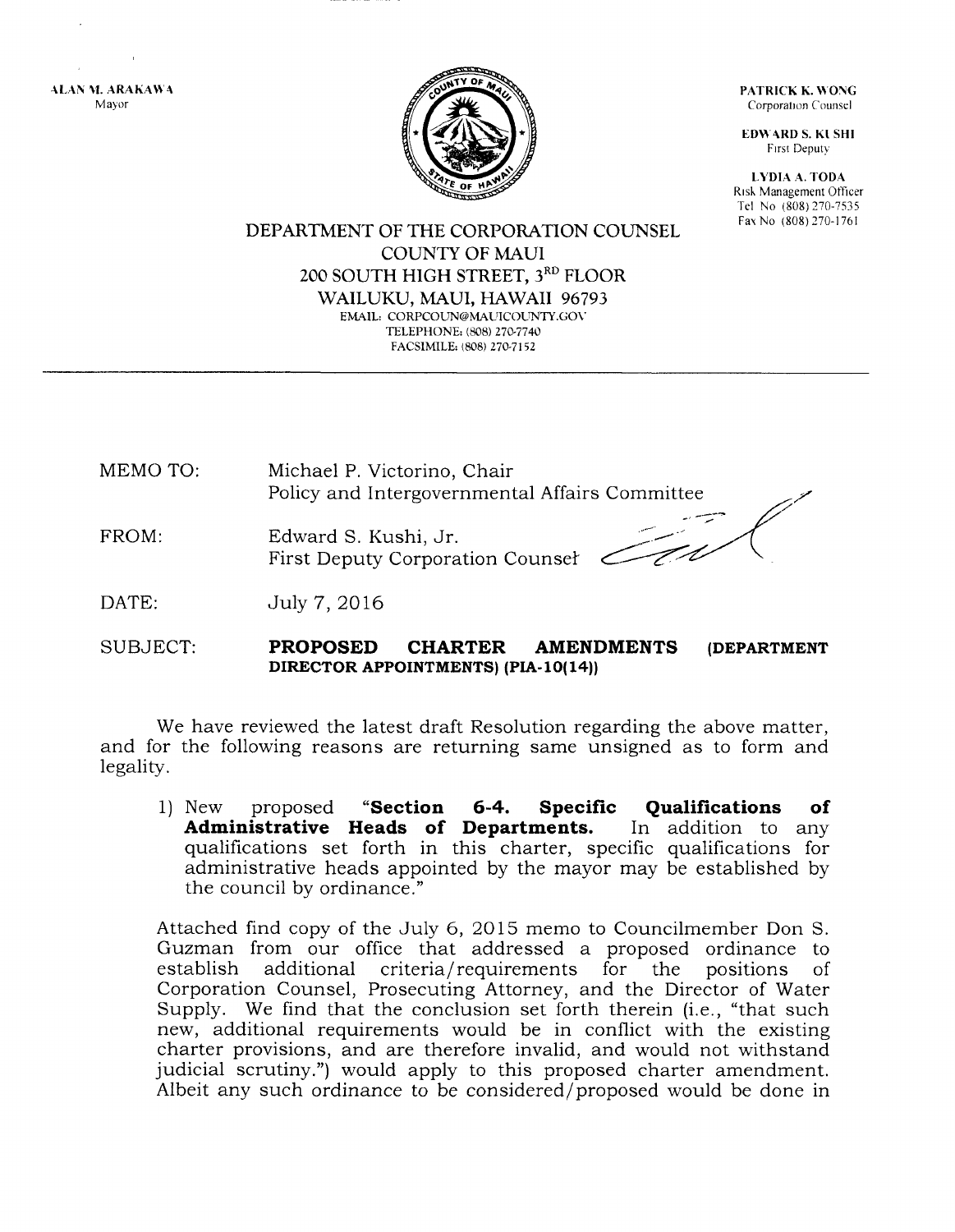the future, and may be consistent with the existing, applicable charter requirements, the possibility of a conflict still exists.

In the alternative, we suggest that any new, additional and specific qualifications for these positions be listed and set forth in the charter itself.

2l Proposed amendments to Sections B-1,2 (Managing Director), 8- 2.2 (Corporation Counsel), 8-3.2(Prosecuting Attorney), and 8- 4.2(Director of Finance).

In all of the above-referenced sections, it is proposed that the Council, independent of the Mayor, would have the authority to remove the sitting incumbents in these positions.<sup>1</sup> As stated in committee we have concerns and reservations that this independent power to remove department heads by the Council would be inconsistent with the power to appoint such department heads, which power is solely vested in the Mayor. It is our belief that the power to appoint also includes the power to remove, and that such powers should lie with the executive branch. Accordingly, until we have completed our research on this issue, we decline to sign-off of the proposed resolution.

3) Lastly, we advise that the ballot question iisted at page 7, Section 17 of the proposed resolution be revised to read:

"Shall the below-listed sections of the Charter\* be amended to require Council approval of the Mayor's appointment of the Managing Director, Director of Finance, Director of Public Works, Director of Parks and Recreation, Planning Director, Director of Housing and Human Concerns, Director of Transportation, and Director of Environmental Management; to allow the Council to remove the managing Director, Corporation Counsel, Prosecuting Attorney, and Director of Finance by a two-thirds vote of its entire membership following consultation with the Mayor; and to allow additional qualifications for department directors to be established by ordinance?

 $*6-4$ (new); 3-8; 6-2; 8.1.2; 8-2.2; 8-3.22; 8-4.2; 8-5.2; 8-6.2; 8-8.2; 8lO.2;8-11.5; 8-14.2; and 8-15.2"

<sup>&</sup>lt;sup>1</sup> **Section 8-1.2 Managing Director.** The managing director shall be appointed by the mayor with the approval of the council and may be removed by the mayor $[.]$  or by resolution approved by a two-thirds vote of the entire membership of the council following consultation with the mayor . . .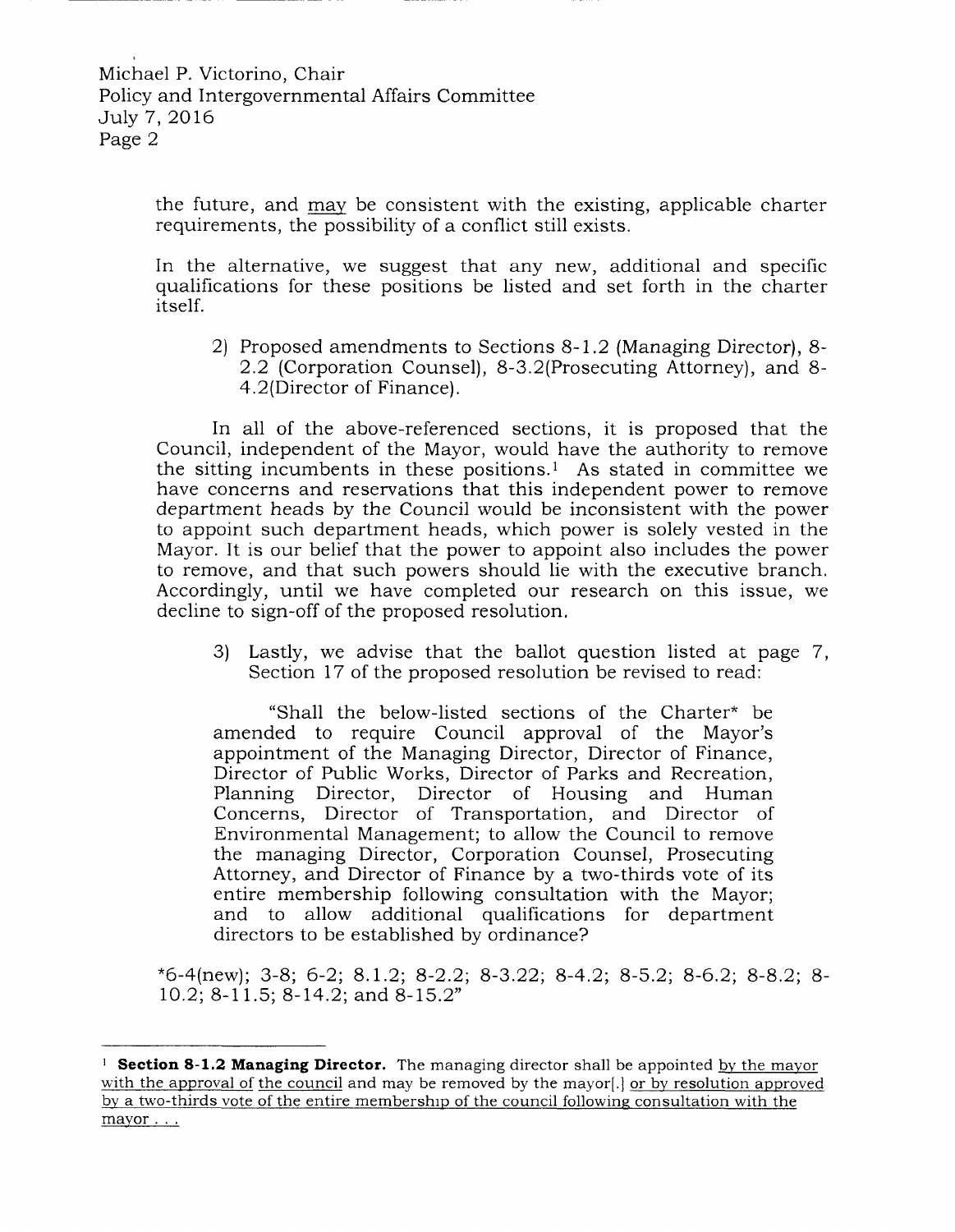Michael P. Victorino, Chair Policy and Intergovernmental Affairs Committee July 7,2016 Page 3

Call if further clarification and/or discussion is needed.

APPROVED FOR TRANSMITTAL:

Corporation CounselPATRICK K. WONG

PIA-10(14) 2016-07-07 Dept Director Appointments Attachment 2014-2966

cc: David M. Raatz, Office of Council Services Gary Murai, Deputy Corporation Counsel Jeffrey Ueoka, Deputy Corporation Counsel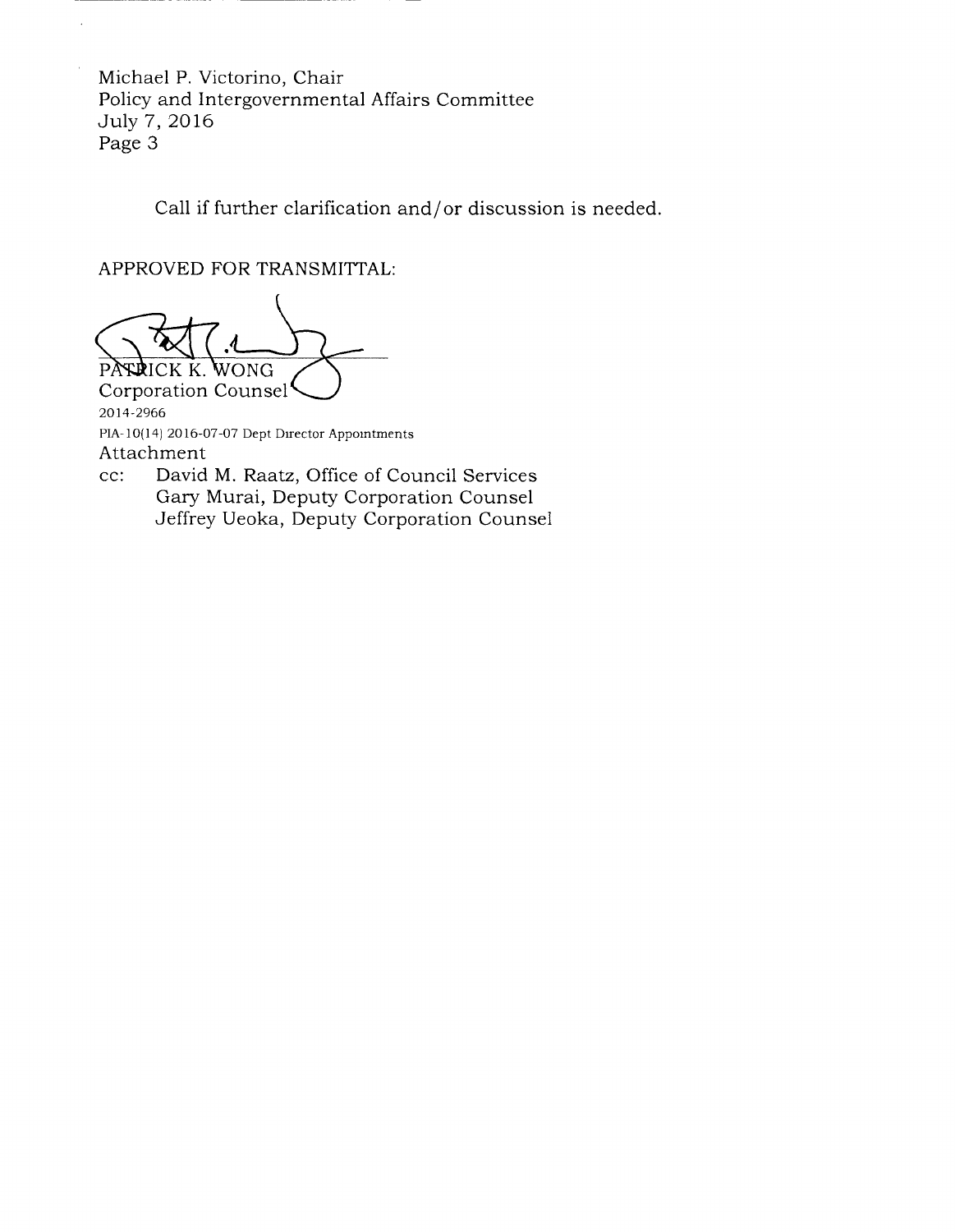ALANM, ARAKAWA Mayor



PATRICK K, WONG Corporation Counsel

EDWARD S. KUSHI First Deputy

LYDIAA.TODA Risk Management Officer Tel. No. (808) 270-7535<br>Fax No (808) 270-1761

#### DEPARTMENT OF THE CORPORATION COUNSEL COLINTY OF MAUI 2oo souTH HIGH STREET,3RD FLOOR WAILUKU, MAUI, HAWAII 96793 EMAIL: CORPCOUN@MAUICOUNTY.GOV TELEPHONE: (808) 270-7740 FACSIMILE: (808) 270-7152

July 6, 2015

## MEMORANDUM

- To: Don S. Guzman, Council Mernber
- From: Jeffrey Ueoka, Deputy Corporation Counsel  $\gamma \sim$
- Subject: NOMINATIONS AND SUPPORTING DOCUMENTATIONS (PAF 15-0s9)

Responding to your request of June 12, 2015, we return your request unsigned as we are unable to approve as to form and legality for the reasons detailed below.

1. THE REVISED CHARTER OF THE COUNTY OF MAUI (1983), AS AMENDED (THE "CHARTER"), PROVISIONS REGARDING APPOINMENTS OF THE CORPORATION COUNSEL, THE PROSECUTING ATTORNEY, AND THE DIRECTOR OF THE DEPARTMENT OF WATER suPPLY, AS CONTRASTED TO, PROVISIONS PROPOSED IN NEW CHAPTER 2.45, MAUI COUNTY CODE (THE "MCC").

#### A. Corporation Counsel and Prosecuting Attorney.

 $i)$ Charter provisions.

"The corporation counsel shall be appointed by the mayor with the approval of the council and may be removed by the mayor with the approval of the council. The corporation counsel shall be an attomev licensed to practice and in good standing before the Supreme Court of

 $\mathcal{L}_{\mathcal{I}}$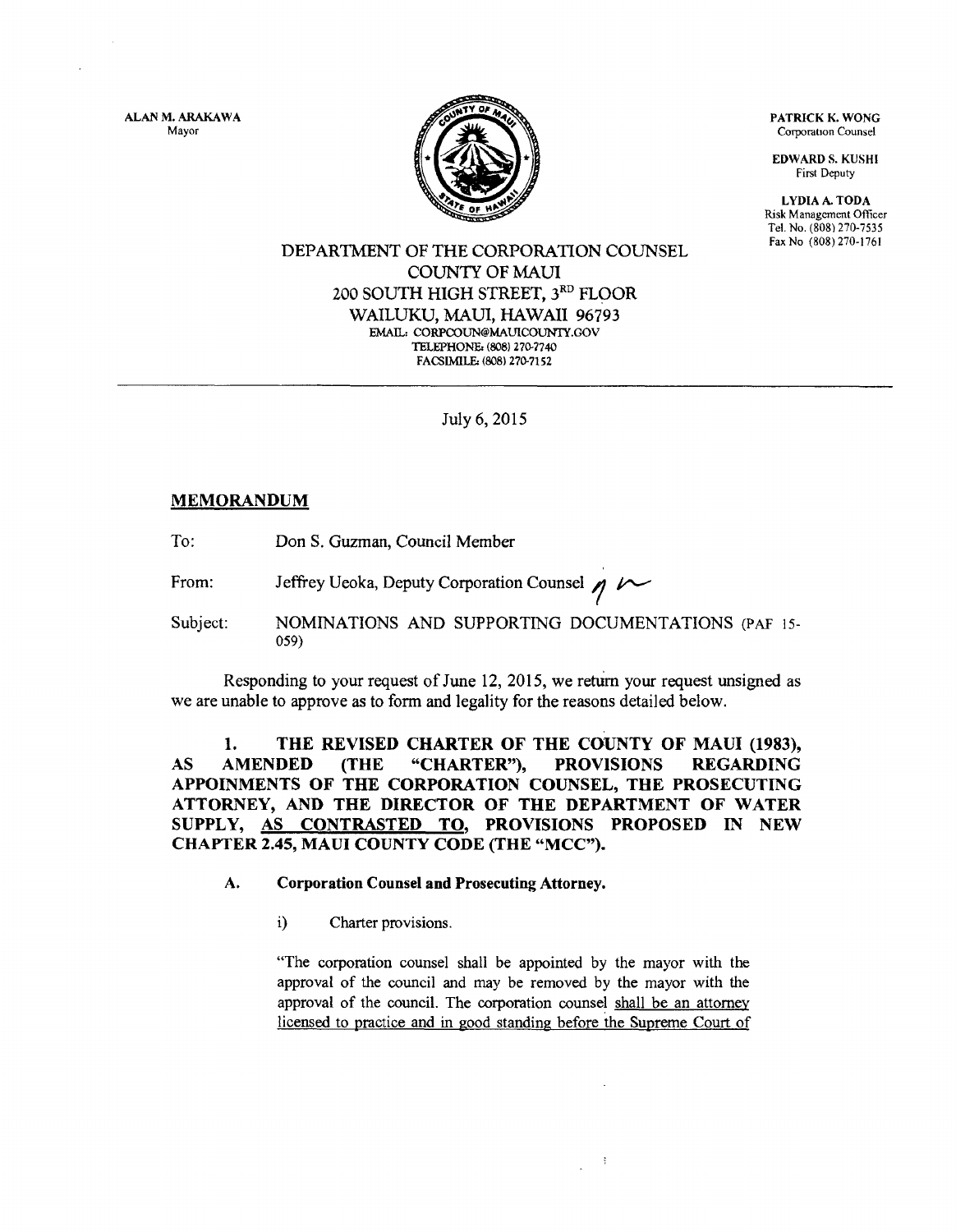Don S. Guzman, Council Member July 6, 2015 Page 2

> the State and shall have engaged in the practice of law for at least three years." (emphasis added)  $<sup>1</sup>$ </sup>

> "The prosecuting attomey shall be appointed by the mayor with the approval of the council and may be removed by the mayor with the approval of the council. The prosecuting attorney shall be an attorney licensed to practice and in good standing before the Supreme Court of the State and shall have engaged in the practice of law for at least three years." (emphasis added)<sup>2</sup>

ii) Chapter 2.45,MCC, provisions.

"2.45.010. Documents required for appointment of corporation counsel and prosecuting attorney. When the mayor appoints the corporation counsel or prosecuting attomey, the mayor shall provide to council copies of the following documents:

- l. A certificate of good standing from. the Hawaii Suprerne Court showing the appointee is qualified to practice law in the State of Hawaii;
- 2. Official transcripts of the appointee's postsecondary academic record:
- 3. A current curricula vitae or resume showing the appointee's entire historv of employment in the practice of law:
- 4. The applicant's signed authorization for the release of liability for former employers relating to the furnishing of information about the appointee's employment:
- 5. At least three references relating to the appointee's practice of law: and
- 6. At least two personal references relating to the appointee's character." (emphasis added)

#### Director of Water Supply. B.

i) Charter provisions.

"The director of the department of water supply shall be appointed by the mayor with the approval of the council, and may be removed by the mayor with the approval of the council. The director of the department of watef supply shall have a

<sup>&</sup>lt;sup>1</sup> Section 8-2.2, Charter.

<sup>&</sup>lt;sup>2</sup> Section 8-3.2, Charter.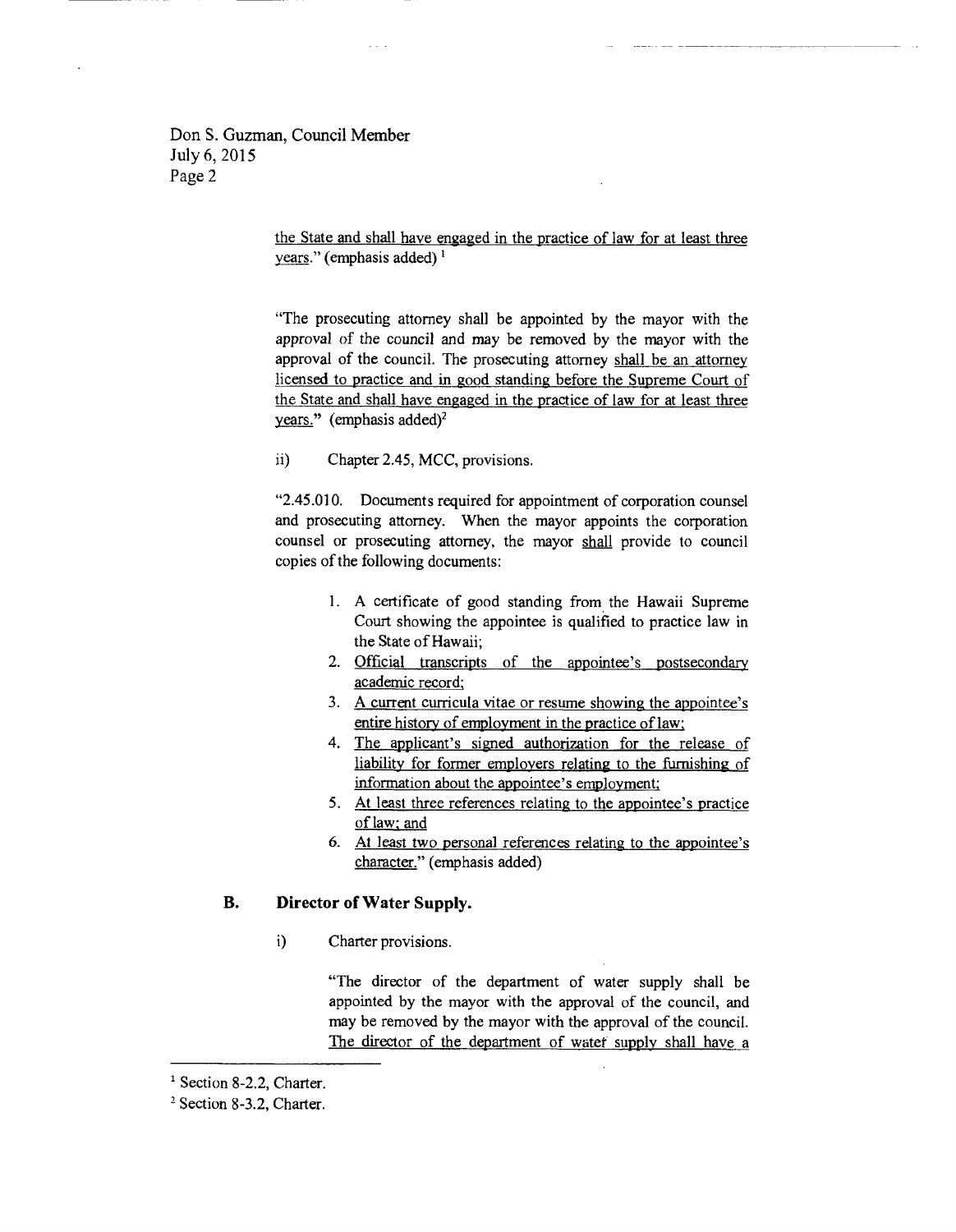Don S. Guzman, Council Member July 6, 2015 Page 3

> minimum of five vears of experience in a management capacity. either in public service or private business. or both. The deputy director of the department of water supply shall be appointed by the mayor and may be removed by the mayor. The director or the deputy of the department of water supply shall be <sup>a</sup> registered engineer." (emphasis added)<sup>3</sup>

ii) Chapter 2.45, MCC, provisions.

\*2.45.020. Documents required for appointnent of director of the department of water supply. When the mayor appoints the director of water supply for approval, the mayor shall provide to the council copies of the following documents:

- 1. The appointee's engineering license, if any;
- 2. Official transcripts of the apoointee's postsecondary academic record:
- 3. A current curricular vitae or resume showing the appointee's entire history of employment in engineering. public administration, nonprofit administration, or business administration:
- 4. The applicant's signed authorization for the release of liability for former employers relating to the fumishing of information about the applicant's employment;
- 5. At least three references relating to the appointee's professional experience in a management capacity of as an engineer: and
- 6. At least two personal references relating to the appointee's character." (emphasis added)

## 2. AN ORDINANCE MUST CONFORM TO, BE SUBORDINATE TO, NOT CONFLICT WITH, AND NOT EXCEED THE CHARTER.

In the case of Fasi v. City and County of Honolulu, 823 P.2d 742, 72 Haw. 513  $(1992)$ , concerning mayoral appointments to boards and commission, the City Council passed Ordinance No. 90-54, entitled "Method of Appointnent on Boards, Commission and Committees", which, in relevant part, provided that:

"All appointments covered by this article shall terminate on the expiration date noted on the Mayor's letter of appointment, and in no instance shall such appointees immediately continue to serve in the same

<sup>&</sup>lt;sup>3</sup> Section 8-11.5, Charter.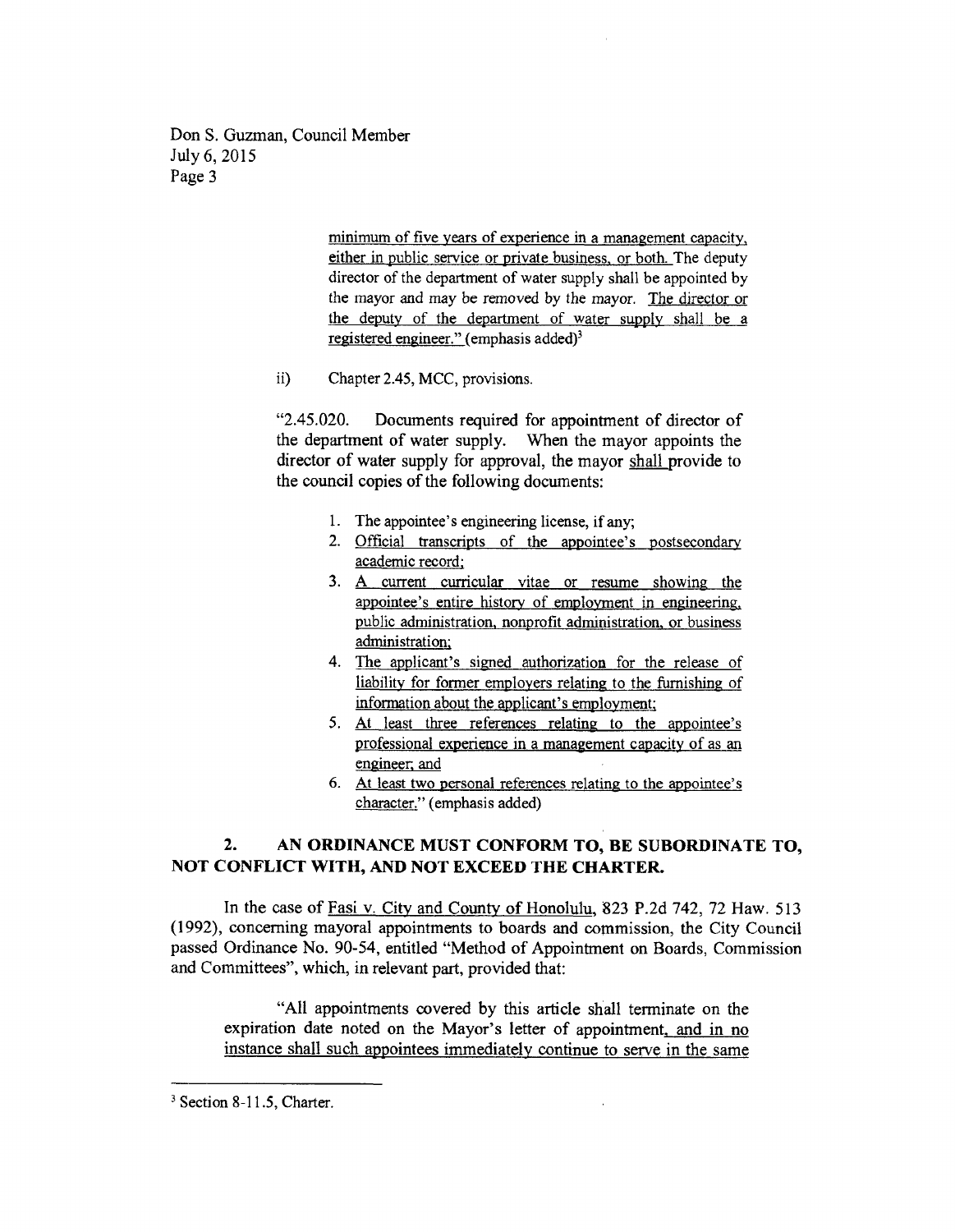Don S. Guzman, Council Member July 6, 2015 Page 4

> capacity beyond the expiration date whether as a temporary appointee or as a reappointed member for a full consecutive term," (emphasis added)

The administration (plaintiffs Mayor Fasi, and Boniface Aiu, in his capacity as a holdover member of the Ethics Commission) challenged the legality of Ordinance No. 09-54, claiming that said ordinance conflicted with Section 13-103 of the Revised Charter of the City and County of Honolulu, which, in relevant part stated:

"Section 13-1 03. Boards and Commission - Except as otherwise provided by this charter or by law, all boards and commissions established by this charter or by ordinance shall be govemed by the following provisions:

 $\ddotsc$ 

(b) All appointed members shall serve for staggered terms of five years, and they shall serve until their successors have been appointed and qualified. The initial appointments shall be as follows: . . ." (emphasis added)

Our Supreme Court stated that "A basic tenet of municipal corporation law is that an ordinance which conflicts with an express provision in a charter is invalid."<sup>4</sup>

Further, the court cited McQuillin in adopting the general rule that:

"The proposition is self-evident....that an ordinance must conform to, be subordinate to, not conflict with, and not exceed the charter, and can no more change or limit the effect of the charter than a legislative act can modify or supersede a provision of the constitution of the state. Ordinances must not only conform with the express terms of the charter, but they must not conflict in any degree with its object or with the purposes for which the local corporation is organized  $\ldots$   $\cdot$ 

Lastly, in striking down Ordinance 90-54, the court offered the following scenario:

"Moreover, if we were to adopt the council's position, the council could conceivably, by ordinance, remove the mayor as the appointing authority over board and commission members."6

 $4$  Fasi, supra, at p 518.

 $5$  Fasi, *supra*, at pg. 519, citing McOuillin, Section 15.19 (3d ed. 1989).

 $6$  Fasi, supra, pg. 519.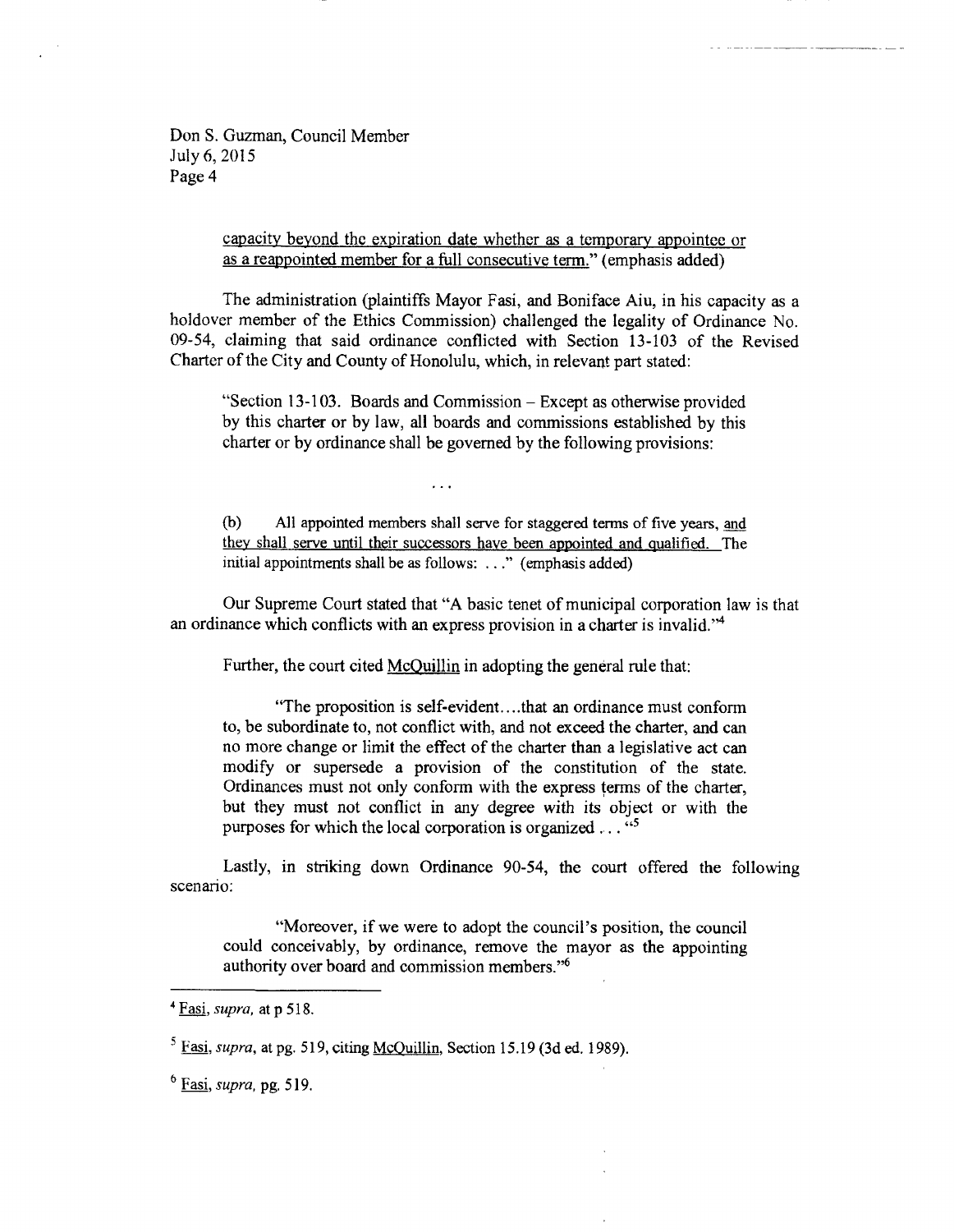Don S. Guzman, Council Member July 6,2015 Page 5

#### 3. EXISTING CHARTER PROVISIONS VS. PROPOSED CHAPTER 2.45, MCC, PROVISIONS.

#### A. Corporation Counsel and Prosecuting Attorney.

For both the Corporation Counsel and Prosecuting Attorney appointments, the proposed Section 2.45.010, MCC, adds five (5) more criteria or requirements to the existing two (2) criteria/requirements mandated by the relevant charter provision. For both positions, the relevant charter provisions<sup>7</sup> require the applicants:

l) To be licensed to practice and in good standing before the Supreme Court of the State; and

2) To have engaged in the practice of law for at least three years.

If adopted, Section 2.45.010, MCC, would add the following requirements, before a candidate for such positions could even be considered:

"3) Official tanscripts of the appointee's postsecondary academic record;

4) <sup>A</sup>current curricular vitae or resume showing the appointee's entire history of employment in the practice of law;

5) The applicant's signed authorization for the release of liability for former employer's relating to the furnishing of information about the appointee's employment;

- 6) At least three references relating to the appointee's practice of law; and
- 7) At least two personal references relating to the appointee's character."

Based on the rational and reasoning set forth in the Fasi case, we opine that such new, additional requirements would be in conflict with the existing charter provisions, and are therefore invalid, and would not withstand judicial scrutiny. Query: what would happen if an applicant qualifies/satisfies both criteria set forth in Section 8-2.2, or 8-3.2 of the Charter, but for whatever reason, cannot satisfy one or two of the new criteria set forth in Section 2.45.010, MCC (i.e., official postsecondary transcripts not available, lack of references, etc.)?

 $7$  See section 1, A, I, above.